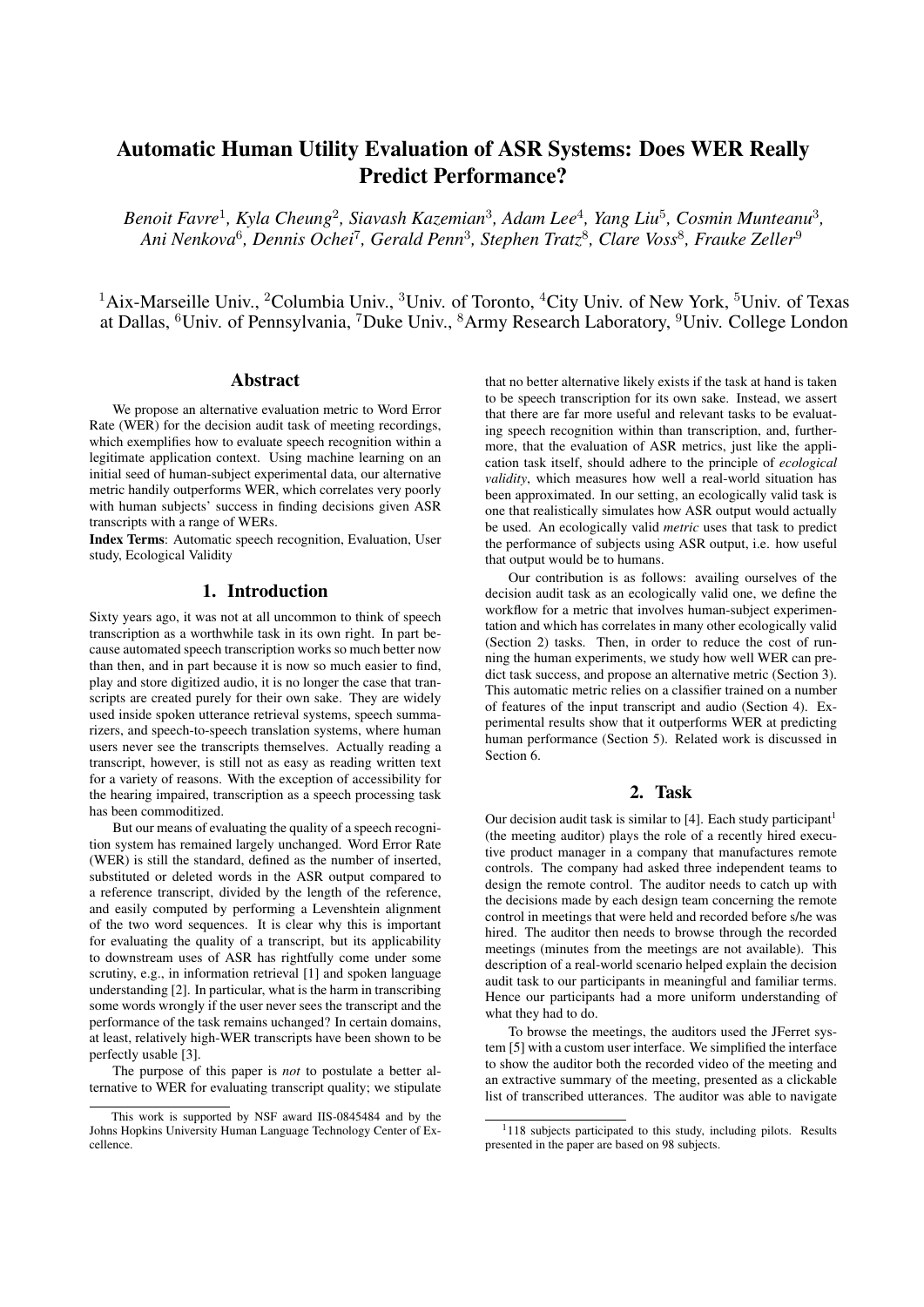through the meeting by clicking on the utterances in the extractive summary. The interface also included the standard play, pause, and stop buttons for the video.

To complete the experiment, our auditors had to operate a desktop computer, fill out a form presented to them on the computer, learn how to operate the JFerret interface during the training portion of the experiment, and become familiar with extracting specific information related to a question that they see on the screen. All of our participants were quite familiar with these subtasks. Perhaps the most challenging of them was extracting information from the meeting data. This is quite similar to taking notes during a class or in meetings with a particular goal in mind, such as passing a course. All of our participants were either students who were already taking notes in class in preparation for assignments and tests, or staff who worked in professional office environments. The fact that our participants were familiar with these subtasks supports the ecological validity of our experimental conditions.

The meetings used in this study come from the AMI corpus's scenario meetings [6]. In each scenario, four participants discuss the design of a remote control over four meetings: a kickoff meeting, design requirements meeting, conceptual design meeting, and detailed design meeting. Our auditors, playing the role of executive product managers with hectic schedules, were given only 25 minutes to browse the final meeting held by each team, which lasted 32–48 minutes.

The extractive summaries contained transcribed utterances from one of five transcription conditions: the reference transcripts as well as four automatic transcripts with WERs averaged over all meetings of 26.8 (ASR1), 28.2 (ASR2), 49.2 (ASR3), and 38.9 (ASR4). The first two were chosen to have nearly identical WERs in spite of having very different acoustic and language models. If WER is an accurate predictor of human-subject performance, then the scores between these two systems should be similar. In a Latin Square experimental design, each participant was to observe three meetings, one with a summary that used a reference transcript and two from summaries that used different automatic transcripts. These conditions thus focussed on the ability of the experimental ASR systems to generate transcripts from which usable summaries could be obtained.

The auditors were instructed to use an adjacent desktop computer to note down decisions related to functionality, physical properties, components, and design. Also, where possible, they had to record any arguments made in the meeting favoring or opposing each decision. To evaluate auditor performance, two judges independently extracted the decisions and arguments by listening to the meetings and viewing the reference transcripts with no time limits. Afterwards, they adjudicated their lists to form the final decision rubrics.

An independent team of markers (who were not judges, experimenters or auditors) used these rubrics to mark each report created by the auditors. Each audit report was marked independently by two markers who then adjudicated their marking reports to come up with the final score. Auditors were assessed according to the number of design decisions they could find,  $\alpha_1$ , or partially find,  $\alpha_2$ , the number of positive or negative arguments pertaining to the decisions that were found,  $\beta$ , and the number of false alarm decisions,  $\gamma$  that were in fact not made. The score of a subject is then defined as:

H-score = 
$$
2\alpha_1 + \alpha_2 + \beta - 2\gamma
$$

## 3. Automatic evaluation metric

Running a human-subject experiment such as this one is timeconsuming and expensive. Our objective is therefore to find an automated means of anticipating the results of running a new human-subject experiment, given a new ASR system.



Figure 1: Meeting-level word error rate vs average H-score for all transcript conditions.

The *de facto* automatic metric used in the speech recognition community is word error rate (WER), but our repeated measures ANOVA tests failed to demonstrate any statistically significant effect by WER on audit scores. Figure 1 shows that WER does not numerically correlate with H-score ( $\rho = 0.017$ ), a result in line with those of similar studies [2, 7]. The lack of statistical correlation suggests that, at least for this representative sample, WER is in fact not a good predictor of human performance. There are almost certainly other sources of variability than the quality of the transcript, such as subjects' abilities to find decisions and their mining strategies (listening vs. reading). Reference transcripts do not always result in better H-score than ASR systems because transcript quality is not the only reason for task success, even though it has a major impact. A potential explanation for the lack of correlation is that WER does not capture features of the transcript that condition these other sources.

All the meetings used in the experiment were conducted under the same protocol, had identical goals, and were selected by an experimental design specialist to be as similar to each other according to criteria such as length, number of decisions, flow of dialog, etc.

While WER has been popular and successful at evaluating transcript quality for the sake of measuring how close it is to a gold standard reference, it is not releveant anymore when a human-performed task is considered, which should always be the case for applied research. In the place of WER, we utilize the Auditor Performance Prediction task (APP) which simulates the evaluation for a new ASR transcript. In particular, for each decision-bearing dialog act, the idea is to extract a number of features and train a binary classifier to predict whether the subject found the related decision or not.

# 4. Features

In order to better simulate human-subject performance, we treat meetings as a discrete-time sequence of dialog acts, each of which is represented by feature values calcuated to capture: the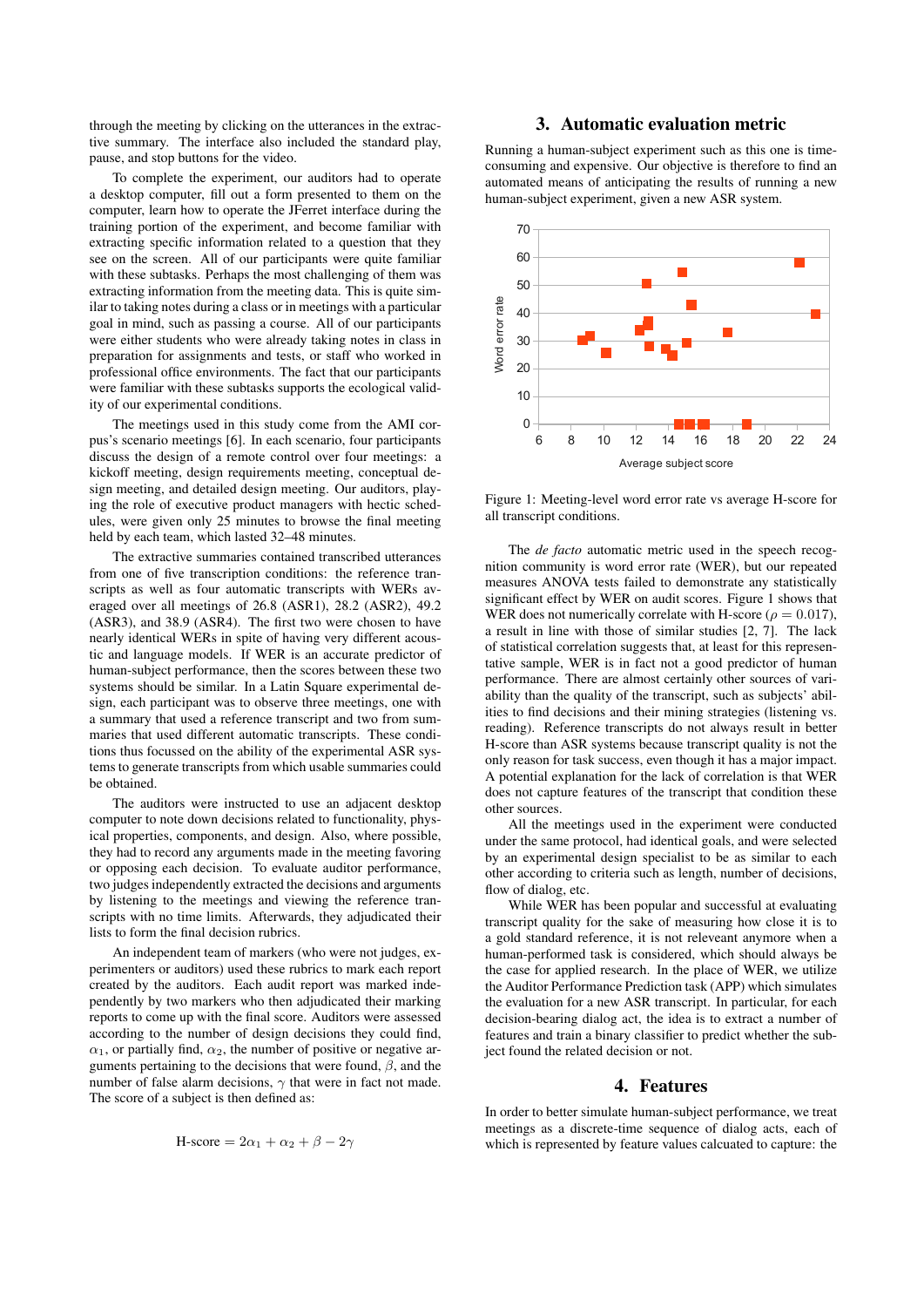difficulty of the task (task-specific features), corruption of the transcript (word-error-rate variants and language modeling features), and the importance of the dialog act (linguistic features, such as features that can aid in detecting decisions, and features typically used by utterance extraction systems).

Let  $w$  denote the sequence of words in the transcript of a dialog act,  $w_t$  be the subsequence of topic words [8],  $w_s$  be the subsequence of stopwords, and  $w_p$  be the subsequence of non-stopwords. Let  $T$  be the constituent parse tree generated by the Berkeley parser [9] over the transcript of the dialog act, and  $\mathcal{T}^n = \{t \in subtree(T), |t| \leq n\}$  be the set of all subtrees of  $T$  up to size  $n$ . Finally, let  $G$  be the graph formed from  $T$  and  $w$  by linking each word to its immediate neighbors in  $w$  and to its part of speech in T. In the following,  $P(A) \sim \prod_{a \in A} P(a)$ denotes the maximum likelihood estimate of the distribution of the assumed-independent elements of A.

The extracted features are then:

- Task features: the identifier of the user, of the meeting and of the decision; whether the dialog act is shown in the extractive summary.
- Word error rate variants: the dialog-act-level word error rates computed separately on  $w, w_t, w_p, w_s$  relative to the reference transcript in the same word space; the value of the tree kernel between  $T_{ref}$  and  $T_{asr}$  [10]; the Jensen-Shannon divergence (JSD) between  $P(\mathcal{T}_{asr}^n)$  and  $P(\mathcal{T}_{ref}^n)$ ; the graph edit distance[11] between  $G_{asr}$  and  $G_{ref}$ .
- Language modeling features: the ratio of novel substructures compared to a corpus<sup>2</sup>,  $|T_{asr}^n/T_{corpus}^n|$ ; the JSD between  $P(\mathcal{T}_{asr}^n)$  and  $P(\mathcal{T}_{corpus}^n)$ .
- Decision detection features: the number of phrases in  $T_{asr}$ ; number of pronouns in w; the ratio of the number of 3rd-person pronouns to the number of verbs (indicating a probable use of 1st or 2nd person pronouns) in w; the depth of  $T_{asr}$ ; the token to type ratio; term frequencies of a list of decision-making verbs and modals ("think", "believe", "should," etc.).
- Summarizer features: the score and rank of the dialog act according to the following summarization baselines: Maximal Marginal Relevance (MMR) [12], KLdivergence, character length, number of words, duration, sum of inverse document frequency, cosine similarity to the centroid of the meeting, topic words, and an acoustic summarization SVM trained on energy, word- and character-normalized duration and pitch.

#### 5. Results and discussion

Given the set of features extracted at the dialog act level, the task is then to train a classifier to predict whether each decision dialog-act was found by the auditor or not. We chose to use an Adaboost classifier that iteratively searches for the best combination of 1,000 decision stumps (one-level decision trees) [13]. This classifier has proved useful in a range of tasks and has the advantage of not being affected by irrelevant features (contrary to SVMs, for instance). As we are interested in predicting human behavior given a new ASR transcript, we performed leaveone-out cross validation, in which, for each transcript condition, a model is trained on the remaining conditions and evaluated on the left-out transcript.





Figure 2: Precision/recall curve for each of the leave-one-out models. The upper family of curves was trained with all features whereas only WER was used in the lower curves.



Figure 3: Feature ablation experiment: F-score when each subset of features is removed from training

Figure 2 contains precision-recall curves for the models averaged over each ASR system and overall. There can be little doubt upon observing this figure that features other than WER do indeed improve auditor performance prediction.

Figure 3 shows the impact on the automatic metric quality of removing different subsets of features from training. The most important subset is the set of *task features,* which capture that a particular decision is difficult to detect from a dialog act, or that a particular auditor is not good at finding decisions. The *summarizer features,* which capture whether a dialog act is important for the meeting in general, seem to help in predicting auditor success. Interestingly, *decision detection features* did not improve performance. This might be because ASR errors disrupt the Berkeley parser, which make those features less reliable. In any case, many features are affected by the quality of the transcript, including all of the parsing-related features. On the other hand, features like the length summary baseline are more independent of the transcript and can only serve as normalizers for the other features. Notice that, in comparison to any one of these ablated classifiers, WER is still very poor at predicting human-subject performance. WER variants are also of little importance, given the ablation experiments.

## 6. Related work

Several previous studies have lamented the lack of tight alignment or correlation between WER and downstream task perfor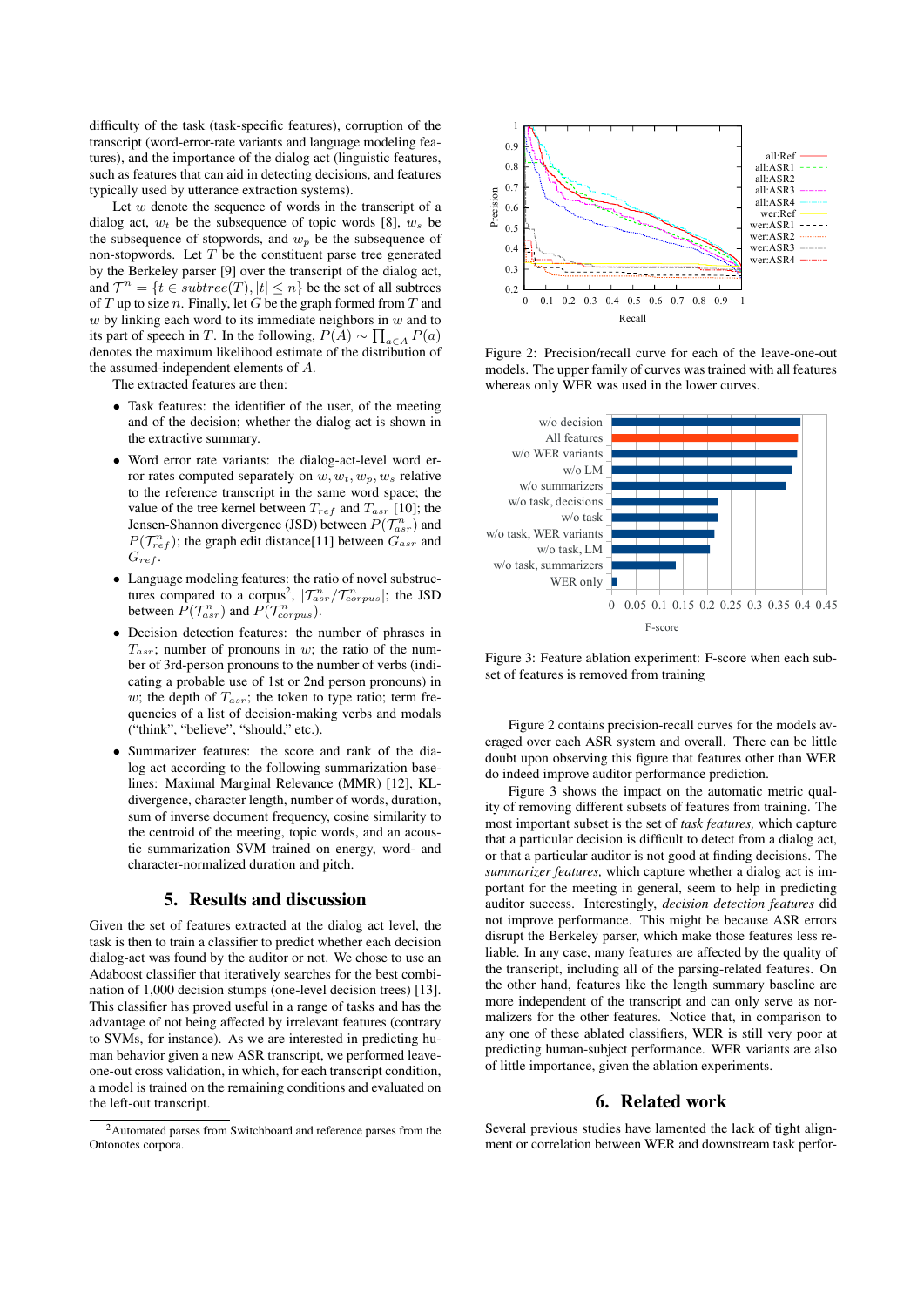mance, such as spoken information retrieval, spoken language understanding, and spoken machine translation. Sanders and Le [14] studied the effects of speech recognition accuracy on dialog systems, and found a high correlation between WER and task completion — even for high WERs. Even here, WER was shown to have little effect on user satisfaction when it is less than 35%), however.

There have also been previous attempts at modifying WER to take into account different types of errors in ASR output, e.g., using an error rate that weighs content words or information bearing words more heavily [1]. Morris et al. [15] proposed to use match error rate (MER) and word information loss (WIL) to evaluate recognition performance and represent the proportion of word information communicated. For high error rates, they found that these are more appropriate. Similarly McCowan et al. [7] suggested posing recognition evaluation as an information retrieval problem and thus using a more applicationoriented evaluation. Mishra et al. [16] developed a metric called Human Perceived Accuracy, and showed in a voice mail recognition task that it correlates more highly with human judgments of ASR accuracy than WER does. Their method of using a regression task for predicting recognition performance has some similarity to our study in this paper, although our focus is on the metric of ASR in the context of an ecologically valid task. This is important — without ecological validity, the human judgements and scores themselves are meaningless. Human judgements of ASR accuracy are not ecologically valid.

Current research on MT evaluation has many parallels to the issues facing ASR evaluation. In MT, automated metrics are routinely used in spite of their now well-documented limitations [17] because they, too, provide a rapid, cost-effective means for developers to tune their systems' performance. To independently validate proposed metrics, NIST Metrics MATR [18] and WMT organizers [19] have conducted shared meta-evaluation tasks alongside the standard MT evalation tasks. Initially these tested for correlation with human-subject judgments of translation adequacy and fluency — another ecologically invalid pair of tasks that cannot address real-world scenarios where MT provides support to downstream tasks that humans actually perform. Most recently, they have introduced a "quality estimation" (QE) task, which evaluates MT quality in terms of its impact on human post-editors, just as in our approach anchors its evaluation of ASR in a downstream decision-audit task. The majority of the QE system developers also make use of parsers, part-of-speech taggers, named entity recognizers, etc. to derive linguistic features of the source and target language texts, and then train M5P regression trees or SVM regression models on different combinations of these features to estimate the level of human effort required to post-edit MT output.

#### 7. Conclusion

WER has a legitimate place in the evaluation of speech recognition systems, but predicting human-subject performance on realistic applications of ASR may not be one of them. Complementary evaluation measures to WER are necessary in order to determine the effects of a change to an ASR system in an ecologically valid context.

Human-subject judgements are expensive to collect, but automatically learning to predict those judgements, as in the dialog act classifier here, brings such complementary measures closer to the grasp of experimenters who wish to regression-test their ASR improvements on real applications.

A significant remaining problem is the portability of judge-

ments collected on one task to another, which has not been addressed here.

#### 8. References

- [1] J. Garofolo, C. Auzanne, and E. Voorhees, "The TREC spoken document retrieval track: A success story," in *Proceedings of the Eighth Text REtrieval Conference (TREC 8)*, 1999.
- [2] Y. Wang, A. Acera, and C. Chelba, "Is word error rate a good indicator for spoken language understanding accuracy," in *IEEE Workshop on Automatic Speech Recognition and Understanding*. IEEE, 2003, pp. 577–582.
- [3] G. P. C. Munteanu, R. Baecker, E. Toms, and D. James, "The effect of speech recognition accuracy rates on the usefulness and usability of webcast archives," in *in Proc. of CHI*, 2006, pp. 493–502.
- [4] G. Murray, T. Kleinbauer, P. Poller, T. Becker, S. Renals, and J. Kilgour, "Extrinsic summarization evaluation: A decision audit task," *ACM Transactions on Speech and Language Processing*, vol. 6, no. 2, pp. 1-29, 2009. [Online]. Available: http://doi.acm.org/10.1145/1596517.1596518
- [5] "Augmented multiparty interaction," "http://www.amiproject.org/showcase/meetingbrowsers", May 2012.
- [6] I. Mccowan, G. Lathoud, M. Lincoln, A. Lisowska, W. Post, D. Reidsma, and P. Wellner, "The ami meeting corpus," in *In: Proc. Measuring Behavior 2005, 5th International Conference on Methods and Techniques in Behavioral Research. L.P.J.J. Noldus, F. Grieco, L.W.S. Loijens and P.H. Zimmerman (Eds.), Wageningen: Noldus Information Technology*, 2005.
- [7] I. McCowan, D. Moore, J. Dines, D. Gatica-Perez, M. Flynn, P. Wellner, and H. Bourlard, "On the use of information retrieval measures for speech recognition evaluation," IDIAP (Institut Dalle Molle dIntelligence Artificielle Perceptive), Martigny, Switzerland, Tech. Rep. IDIAP-RR 04-73, March 2005.
- [8] C. Lin and E. Hovy, "The automated acquisition of topic signatures for text summarization," in *Proceedings of the 18th conference on Computational linguistics-Volume 1*. Association for Computational Linguistics, 2000, pp. 495–501.
- [9] S. Petrov, L. Barrett, R. Thibaux, and D. Klein, "Learning accurate, compact, and interpretable tree annotation," in *Proceedings of the 21st International Conference on Computational Linguistics and the 44th annual meeting of the Association for Computational Linguistics*. Association for Computational Linguistics, 2006, pp. 433–440.
- [10] A. Moschitti, "Making tree kernels practical for natural language learning," in *Proceedings of EACL*, vol. 6, 2006, pp. 113–120.
- [11] D. Justice and A. Hero, "A binary linear programming formulation of the graph edit distance," *Pattern Analysis and Machine Intelligence, IEEE Transactions on*, vol. 28, no. 8, pp. 1200–1214, 2006.
- [12] J. Carbonell and J. Goldstein, "The use of mmr, diversitybased reranking for reordering documents and producing